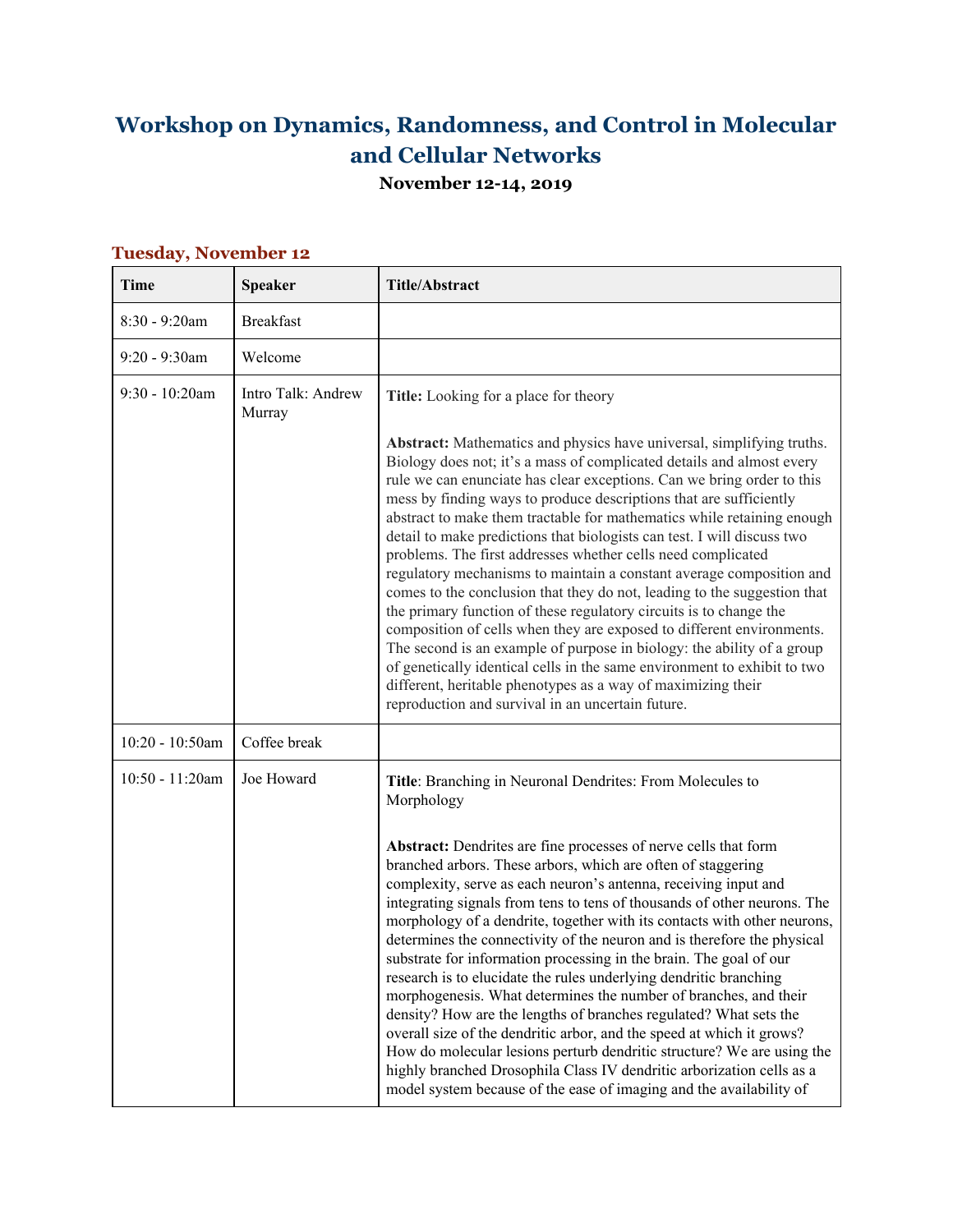|                    |                              | genetic tools in flies. The arbors of these mechanoreceptors reach<br>diameters of about 500 µm after five days, at which time they contain<br>more than 1000 branches. Yet, the individual dendritic tips, whose<br>diameters are only 0.25 µm, grow and shrink at rates of a few microns<br>per minute, which is roughly 100 times faster than the long-term<br>growth of the arbor. We are combing high-resolution imaging of<br>neutrons in living larvae, agent-based and mean-field models, and<br>genetic analysis to determine how the dynamics of individual dendritic<br>tips specifies the overall morphology of the dendritic arbor.                                                                                                                                                                                                                                                                                                                                                |
|--------------------|------------------------------|-------------------------------------------------------------------------------------------------------------------------------------------------------------------------------------------------------------------------------------------------------------------------------------------------------------------------------------------------------------------------------------------------------------------------------------------------------------------------------------------------------------------------------------------------------------------------------------------------------------------------------------------------------------------------------------------------------------------------------------------------------------------------------------------------------------------------------------------------------------------------------------------------------------------------------------------------------------------------------------------------|
| $11:25 - 11:55$ pm | Olga Dudko                   | Title: On the Border of Order: Chromosomal Organization in Space<br>and Time                                                                                                                                                                                                                                                                                                                                                                                                                                                                                                                                                                                                                                                                                                                                                                                                                                                                                                                    |
|                    |                              | <b>Abstract:</b> Many processes in biology, from antibody production to<br>tissue differentiation, share a common fundamental step - establishing<br>physical contact between distant genomic segments. A key outstanding<br>question is then: How do genomic segments that are strung out over<br>millions of base pairs along the DNA find each other in the crowded<br>cell on a remarkably short timescale? This question, fundamental to<br>biology, can be recognized as the physics problem of the first-passage<br>time. I will show how concepts from statistical physics help reveal the<br>physical principles by which cells solve this first-passage problem with<br>astonishing efficiency. I will illustrate these ideas in the context of<br>adaptive immunity $-$ the system that enables the individual to respond<br>to a great variety of pathogens through a diverse repertoire of<br>antibodies.                                                                          |
| $12:00 - 2:35$ pm  | Lunch                        |                                                                                                                                                                                                                                                                                                                                                                                                                                                                                                                                                                                                                                                                                                                                                                                                                                                                                                                                                                                                 |
| $2:35 - 3:05$ pm   | Antonis<br>Papachristodoulou | Title: Signal Sequestration as a Feedback Mechanism in Biocontroller<br>Design                                                                                                                                                                                                                                                                                                                                                                                                                                                                                                                                                                                                                                                                                                                                                                                                                                                                                                                  |
|                    |                              | Abstract: This talk will introduce a new design framework for<br>implementing negative feedback control in Synthetic Biology. Central<br>to this feedback architecture is sequestration of existing fluxes<br>(reactions) in the process to be controlled. The signal sequestration<br>mechanism appears in many natural biological systems and can often<br>be easier-to-realise than other sequestration and comparison motifs<br>necessary for feedback design. As a case study, feedback in<br>two-component signalling systems is considered where a second<br>response regulator is introduced to compete with the natural response<br>regulator thus sequestering kinase activity. Our feedback architecture<br>was implemented in vivo on the Taz-OmpR system with the<br>experimental results supporting our theoretical analyses. Finally, a<br>recently developed experimental platform that can be used to<br>understand dynamics of such processes in real time will be presented. |
| $3:10 - 3:40$ pm   | Sharad Ramanathan            | Title: Discovering and controlling key nodes in simple biological<br>networks                                                                                                                                                                                                                                                                                                                                                                                                                                                                                                                                                                                                                                                                                                                                                                                                                                                                                                                   |
| $3:45 - 4:30$ pm   | Coffee break and             |                                                                                                                                                                                                                                                                                                                                                                                                                                                                                                                                                                                                                                                                                                                                                                                                                                                                                                                                                                                                 |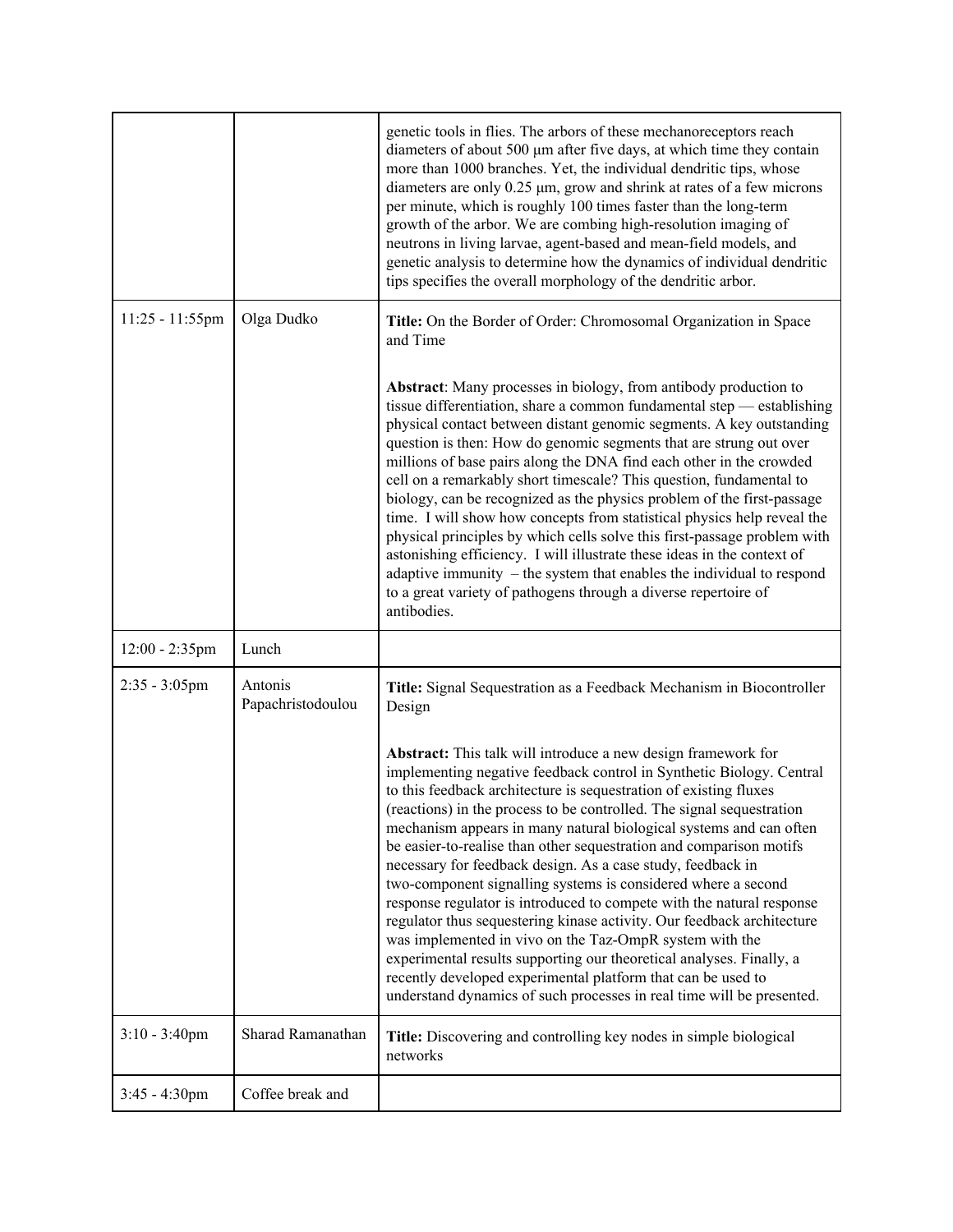|                         | group photo |                                                                                           |
|-------------------------|-------------|-------------------------------------------------------------------------------------------|
| $4:30 - 5:30 \text{pm}$ | Panel       | Domitilla del Veccio, Olga Dudko, Pieter Rein ten Wolde, David<br>Anderson and Joe Howard |
| $5:30 - 6:30$ pm        | Reception   |                                                                                           |

## **Wednesday, November 13**

| <b>Time</b>        | <b>Speaker</b>           | Title/Abstract                                                                                                                                                                                                                                                                                                                                                                                                                                                                                                                                                                                                                                                                                                                                                                                                                                                                                                                                                                                                                                                                                                                                                                                                                                                                                                                                                                                                                                                                                                             |
|--------------------|--------------------------|----------------------------------------------------------------------------------------------------------------------------------------------------------------------------------------------------------------------------------------------------------------------------------------------------------------------------------------------------------------------------------------------------------------------------------------------------------------------------------------------------------------------------------------------------------------------------------------------------------------------------------------------------------------------------------------------------------------------------------------------------------------------------------------------------------------------------------------------------------------------------------------------------------------------------------------------------------------------------------------------------------------------------------------------------------------------------------------------------------------------------------------------------------------------------------------------------------------------------------------------------------------------------------------------------------------------------------------------------------------------------------------------------------------------------------------------------------------------------------------------------------------------------|
| 8:30 - 9:00am      | <b>Breakfast</b>         |                                                                                                                                                                                                                                                                                                                                                                                                                                                                                                                                                                                                                                                                                                                                                                                                                                                                                                                                                                                                                                                                                                                                                                                                                                                                                                                                                                                                                                                                                                                            |
| $9:00 - 9:30$ am   | Krešimir Josić           | Title: Mathematical Modeling for the Rational Design of Synthetic<br>Microbial Consortia                                                                                                                                                                                                                                                                                                                                                                                                                                                                                                                                                                                                                                                                                                                                                                                                                                                                                                                                                                                                                                                                                                                                                                                                                                                                                                                                                                                                                                   |
|                    |                          | <b>Abstract:</b> Synthetic microbial consortia have a number of advantages<br>over isogenic system as biochemical and regulatory tasks can be<br>divided between the strains. However, the complexity of these systems<br>makes it difficult to engineer them from scratch. Coordinating gene<br>expression is particularly challenging in spatially extended consortia<br>because the range of signaling molecules is limited by diffusion.<br>I will discuss two examples where mathematical modeling and<br>analysis allowed us to understand experimentally observed dynamics<br>in such system, and use such modeling to control their behavior: First,<br>I will show how modeling predicts that spatio-temporal coordination<br>of gene expression can be achieved even when the spatial extent of a<br>consortium is much greater than the diffusion distance of the signaling<br>molecules. Experiments confirmed these observations, and the need<br>for an intrinsic positive feedback loop that amplifies and propagates<br>intercellular signals. In a second example, we built a three-strain<br>consortium that pulses in response to an external signal. We also<br>developed a computational model which predicts the system's behavior<br>at different strain ratios, and can be used to control its dynamics. Our<br>work thus shows that mathematical modeling can be used to rationally<br>and predictably tune complex synthetic biological systems allowing us<br>to engineer biology more rapidly. |
| 9:35 - 10:05am     | Johan Paulsson           |                                                                                                                                                                                                                                                                                                                                                                                                                                                                                                                                                                                                                                                                                                                                                                                                                                                                                                                                                                                                                                                                                                                                                                                                                                                                                                                                                                                                                                                                                                                            |
| $10:10 - 10:40$ am | Coffee break             |                                                                                                                                                                                                                                                                                                                                                                                                                                                                                                                                                                                                                                                                                                                                                                                                                                                                                                                                                                                                                                                                                                                                                                                                                                                                                                                                                                                                                                                                                                                            |
| $10:40 - 11:10$ am | Pieter Rien ten<br>Wolde | Title: Optimal cellular information transmission                                                                                                                                                                                                                                                                                                                                                                                                                                                                                                                                                                                                                                                                                                                                                                                                                                                                                                                                                                                                                                                                                                                                                                                                                                                                                                                                                                                                                                                                           |
|                    |                          | Abstract: Experiments in recent years have vividly demonstrated that<br>living cells can measure chemical concentrations with remarkable<br>accuracy. Importantly, these concentrations often vary on the timescale<br>of the response of the system. In this talk, I will discuss the optimal                                                                                                                                                                                                                                                                                                                                                                                                                                                                                                                                                                                                                                                                                                                                                                                                                                                                                                                                                                                                                                                                                                                                                                                                                             |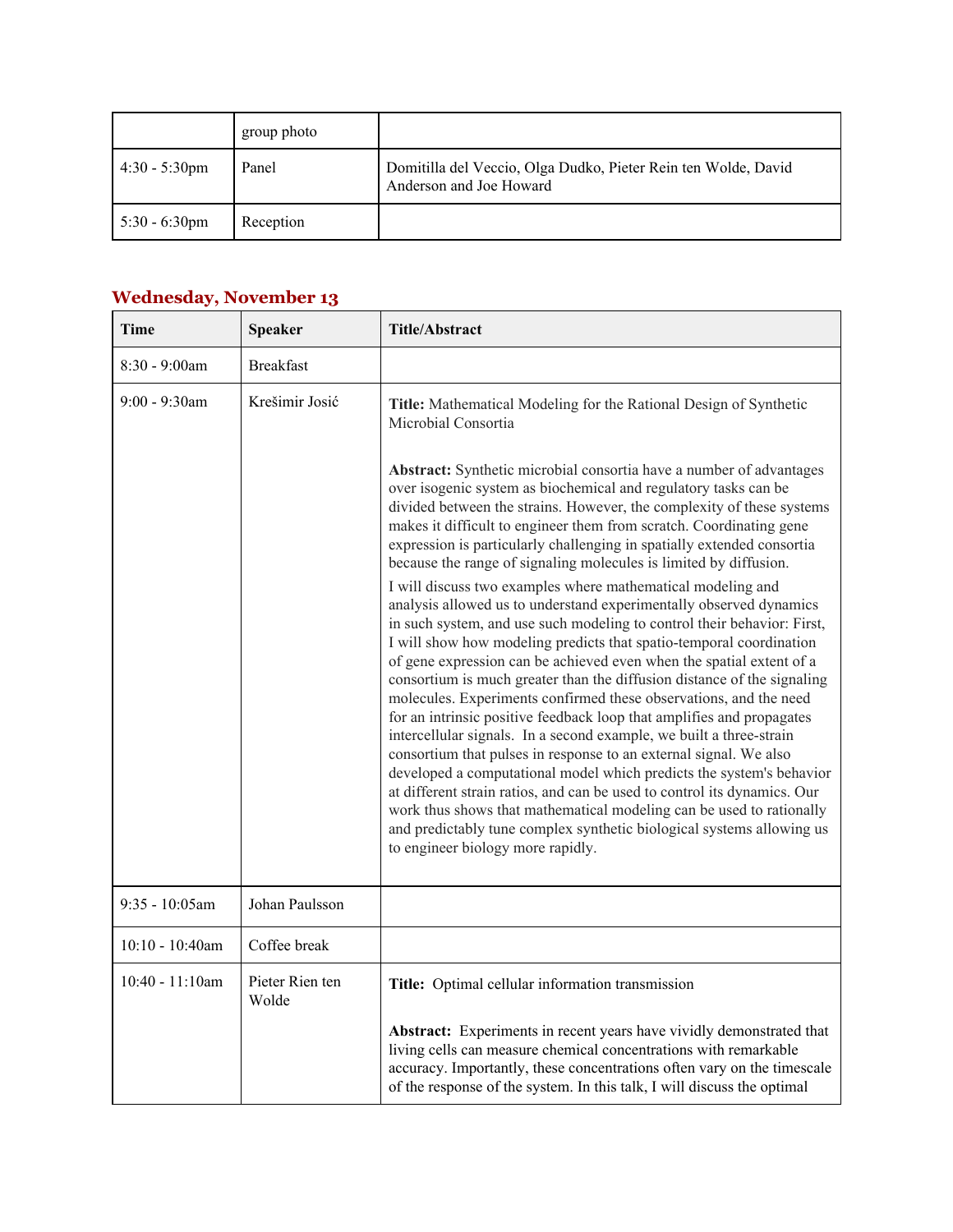|                   |                          | design of cell sensing systems. I will show that not only receptors and<br>readout molecules fundamentally limit the accuracy of sensing, but<br>also time and power; each of these resources imposes a fundamental<br>sensing limit, which cannot be enhanced by raising another resource.<br>This observation leads to a novel design principle for the optimal<br>allocation of cellular resources in systems that need to detect<br>time-varying signals. This prediction is tested for the chemotaxis<br>system of the bacterium E. coli.                                                                                                                                                                                                                                                                                                                                                                                                                                                                                                                                                                                                                                                                                                                                                                                                                                                                                                                                                                                             |
|-------------------|--------------------------|--------------------------------------------------------------------------------------------------------------------------------------------------------------------------------------------------------------------------------------------------------------------------------------------------------------------------------------------------------------------------------------------------------------------------------------------------------------------------------------------------------------------------------------------------------------------------------------------------------------------------------------------------------------------------------------------------------------------------------------------------------------------------------------------------------------------------------------------------------------------------------------------------------------------------------------------------------------------------------------------------------------------------------------------------------------------------------------------------------------------------------------------------------------------------------------------------------------------------------------------------------------------------------------------------------------------------------------------------------------------------------------------------------------------------------------------------------------------------------------------------------------------------------------------|
| $11:15 - 11:45am$ | Massimiliano<br>Esposito | Title: Thermodynamics of open chemical reaction networks                                                                                                                                                                                                                                                                                                                                                                                                                                                                                                                                                                                                                                                                                                                                                                                                                                                                                                                                                                                                                                                                                                                                                                                                                                                                                                                                                                                                                                                                                   |
|                   |                          | <b>Abstract:</b> Open chemical reaction networks (CRNs) play a central<br>role in biology, in particular for metabolism. I will show how open<br>CRNs can be seen as thermodynamic machines transducing energy<br>and information far from-equilibrium. More specifically, the following<br>questions will be addressed: What is minimal chemical work needed to<br>bring a CNR into a given nonequilibrium state? [1] What is a<br>thermodynamically meaningful notion of information in a CRN? [1]<br>How does the topology of a CRN affects its thermodynamics? [2] How<br>can one coarse grained the description of a CNR without altering its<br>thermodynamics? [3]. How can one account for fluctuations [4-5] and<br>spatial inhomogeneities? [6].<br>[1] R. Rao and M. Esposito, "Nonequilibrium Thermodynamics of Chemical Reaction<br>Networks: Wisdom from Stochastic Thermodynamics", Phys. Rev. X 6, 041064 (2016)<br>[2] M. Polettini and M. Esposito, "Irreversible thermodynamics of open chemical<br>networks I: Emergent cycles and broken conservation laws", J. Chem. Phys. 141,<br>024117 (2014).<br>[3] A. Wachtel, R. Rao and M. Esposito, "Thermodynamically Consistent Coarse<br>Graining of Biocatalysts beyond Michaelis-Menten", New J. Phys. 20, 042002 (2018).<br>[4] M. Polettini, A. Wachtel and M. Esposito, "Dissipation in noisy chemical networks:<br>The role of deficiency", J. Chem. Phys. 143, 184103 (2015).<br>[5] R. Rao and M. Esposito, "Conservation Laws and Work Fluctuation Relations in |
|                   |                          | Chemical Reaction Networks", J. Chem. Phys. 149, 245101 (2018).<br>[6] G. Falasco, R. Rao, M. Esposito, "Information Thermodynamics of Turing Patterns",                                                                                                                                                                                                                                                                                                                                                                                                                                                                                                                                                                                                                                                                                                                                                                                                                                                                                                                                                                                                                                                                                                                                                                                                                                                                                                                                                                                   |
|                   |                          | Phys. Rev. Lett. 121, 108301 (2018).                                                                                                                                                                                                                                                                                                                                                                                                                                                                                                                                                                                                                                                                                                                                                                                                                                                                                                                                                                                                                                                                                                                                                                                                                                                                                                                                                                                                                                                                                                       |
| $11:50 - 2:00$ pm | Lunch                    |                                                                                                                                                                                                                                                                                                                                                                                                                                                                                                                                                                                                                                                                                                                                                                                                                                                                                                                                                                                                                                                                                                                                                                                                                                                                                                                                                                                                                                                                                                                                            |
| $2:00 - 2:30$ pm  | David Anderson           | Title: Network structure and dynamics for biochemical reaction<br>networks<br>Abstract: Models of cellular processes are often represented with<br>networks that describe the interactions between the constituent<br>molecules. The mathematical study of how dynamical properties of a<br>system relate to graphical properties of its associated network often<br>goes by the name "reaction network theory". In this expository talk, I<br>will connect some of the classical results of reaction network theory,<br>including the Deficiency Zero Theorem and its analog in the stochastic<br>setting, with some current results. Topics will include: (i) a<br>characterization of when a stochastic model will admit a<br>time-dependent distribution that is a product of Poissons, (ii) the                                                                                                                                                                                                                                                                                                                                                                                                                                                                                                                                                                                                                                                                                                                                       |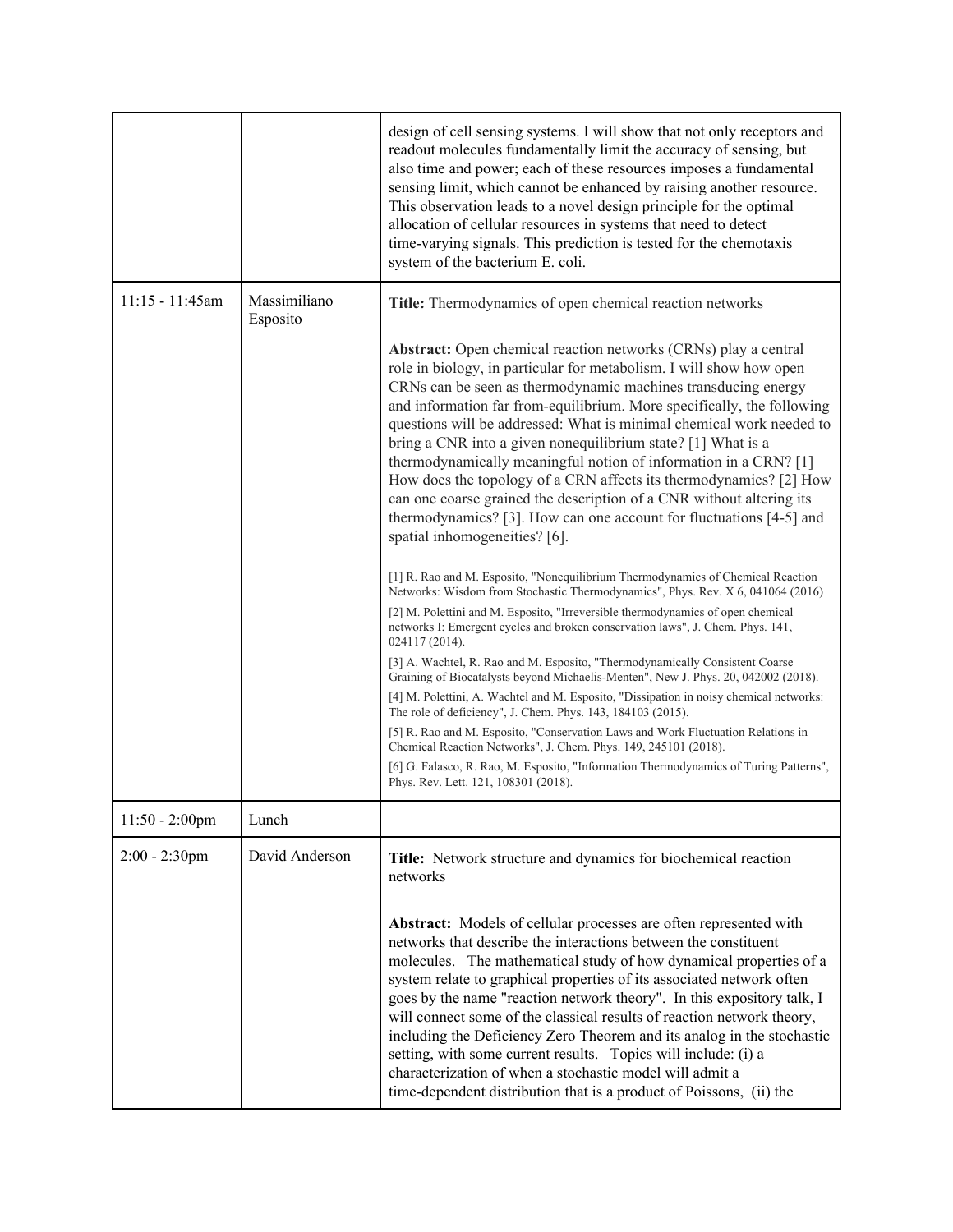|                  |                          | prevalence of deficiency zero in binary reaction networks, and<br>(possibly) (iii) designing reaction networks that admit a particular<br>(marginal) stationary distribution.                                                                                                                                                                                                                                                                                                                                                                                                                                                                                                                                                                                                                                                                                                                                                                                                                                                                                                                                                                                                                                                                                                                                                                         |
|------------------|--------------------------|-------------------------------------------------------------------------------------------------------------------------------------------------------------------------------------------------------------------------------------------------------------------------------------------------------------------------------------------------------------------------------------------------------------------------------------------------------------------------------------------------------------------------------------------------------------------------------------------------------------------------------------------------------------------------------------------------------------------------------------------------------------------------------------------------------------------------------------------------------------------------------------------------------------------------------------------------------------------------------------------------------------------------------------------------------------------------------------------------------------------------------------------------------------------------------------------------------------------------------------------------------------------------------------------------------------------------------------------------------|
| $2:35 - 3:05$ pm | Domitilla del<br>Vecchio | Title: Loads in biological circuits: How to engineer modular systems?                                                                                                                                                                                                                                                                                                                                                                                                                                                                                                                                                                                                                                                                                                                                                                                                                                                                                                                                                                                                                                                                                                                                                                                                                                                                                 |
|                  |                          | <b>Abstract:</b> Engineering biology has tremendous potential to impact<br>applications, from energy and environment, to health. As the<br>sophistication of engineered biological circuits increases, the ability to<br>predict system behavior from composing subsystems becomes more<br>limited. In fact, while a system's component may be well characterized<br>in isolation, its salient properties often change in surprising ways once<br>it interacts with other systems. This context-dependence of biological<br>circuits makes it difficult to perform rational design and leads to<br>lengthy, combinatorial, design procedures where each component is<br>re-designed ad hoc when other parts are added to a system. In this<br>talk, I will describe some causes of context-dependence, focusing on<br>problems of resource loading and will introduce design-oriented<br>mathematical models that account for it. I will then propose a general<br>engineering framework, grounded on control theoretic concepts, that<br>can serve as a basis for creating devices that are "insulated" from<br>context and can thus be modularly composed. This framework<br>supports rational and modular design of sophisticated genetic circuits<br>and can serve for engineering biological circuits that are more reliable<br>and predictable. |
| $3:05 - 3:35$ pm | Tom Kurtz                | Title: Modeling controlled Markov chains                                                                                                                                                                                                                                                                                                                                                                                                                                                                                                                                                                                                                                                                                                                                                                                                                                                                                                                                                                                                                                                                                                                                                                                                                                                                                                              |
|                  |                          | Abstract: Methods of specifying continuous time Markov chains will<br>be reviewed and then extended to controlled processes. Martingale<br>arguments show that the controlled process can be characterized by a<br>controlled analog of the master equation. Long run average optimal<br>control problems will be introduced indicating how the solution is<br>given by the solution of a linear programming problem, in general<br>infinite dimensional, analogous to the approach of Manne for finite<br>state Markov control problems. Drawing heavily on a recent paper of<br>Aoki, Lillacci, Gupta Baumschlager, Schweingruber, and Khammash,<br>the possibility of implementing the optimal control in a chemical<br>network will be explored.                                                                                                                                                                                                                                                                                                                                                                                                                                                                                                                                                                                                  |
| $3:45 - 4:30$ pm | Coffee Break             |                                                                                                                                                                                                                                                                                                                                                                                                                                                                                                                                                                                                                                                                                                                                                                                                                                                                                                                                                                                                                                                                                                                                                                                                                                                                                                                                                       |
| $4:30 - 5:30$ pm | Colloquium:              | Title: Algebra, Geometry and Topology of ERK Enzyme Kinetics                                                                                                                                                                                                                                                                                                                                                                                                                                                                                                                                                                                                                                                                                                                                                                                                                                                                                                                                                                                                                                                                                                                                                                                                                                                                                          |
|                  | Heather Harrington       | Abstract: In this talk I will analyse ERK time course data by<br>developing mathematical models of enzyme kinetics. I will present<br>how we can use differential algebra and geometry for model<br>identifiability and topological data analysis to study these the wild type<br>dynamics of ERK and ERK mutants. This work is joint with Lewis<br>Marsh, Emilie Dufresne, Helen Byrne and Stanislav Shvartsman.                                                                                                                                                                                                                                                                                                                                                                                                                                                                                                                                                                                                                                                                                                                                                                                                                                                                                                                                     |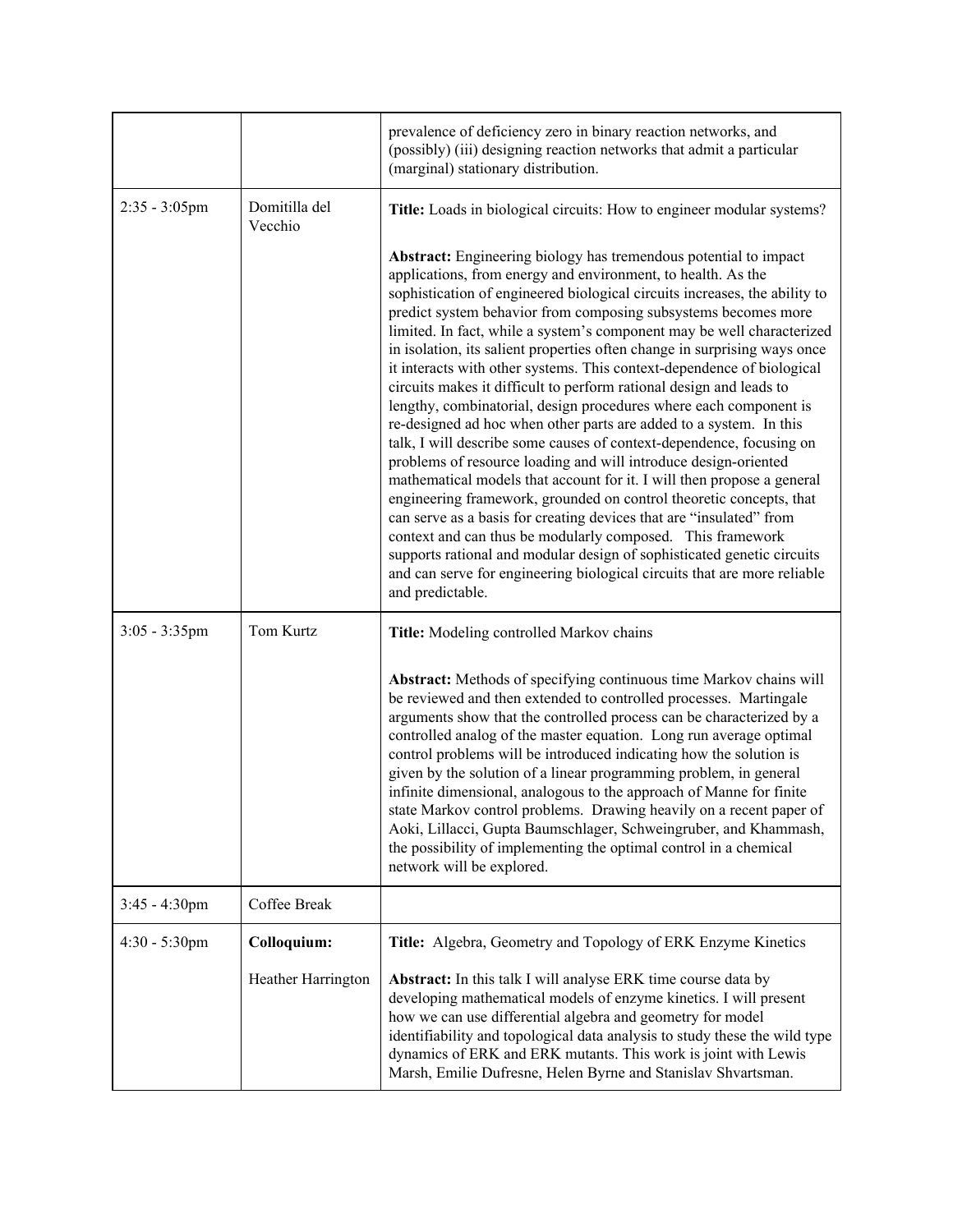## **Thursday November 14**

| Time              | <b>Speaker</b>   | <b>Title/Abstract</b>                                                                                                                                                                                                                                                                                                                                                                                                                                                                                                                                                                                                                                                                                                                                                                                                                                                                                                                                                                                                                                                                                                                                                                                                                                                                                                                                                                                                                                                                                                                                                                                                                                                                                                                                                                                                                                                                                                                                                                                                                                                                                                                                                                                                                               |
|-------------------|------------------|-----------------------------------------------------------------------------------------------------------------------------------------------------------------------------------------------------------------------------------------------------------------------------------------------------------------------------------------------------------------------------------------------------------------------------------------------------------------------------------------------------------------------------------------------------------------------------------------------------------------------------------------------------------------------------------------------------------------------------------------------------------------------------------------------------------------------------------------------------------------------------------------------------------------------------------------------------------------------------------------------------------------------------------------------------------------------------------------------------------------------------------------------------------------------------------------------------------------------------------------------------------------------------------------------------------------------------------------------------------------------------------------------------------------------------------------------------------------------------------------------------------------------------------------------------------------------------------------------------------------------------------------------------------------------------------------------------------------------------------------------------------------------------------------------------------------------------------------------------------------------------------------------------------------------------------------------------------------------------------------------------------------------------------------------------------------------------------------------------------------------------------------------------------------------------------------------------------------------------------------------------|
| $8:30 - 9:00$ am  | <b>Breakfast</b> |                                                                                                                                                                                                                                                                                                                                                                                                                                                                                                                                                                                                                                                                                                                                                                                                                                                                                                                                                                                                                                                                                                                                                                                                                                                                                                                                                                                                                                                                                                                                                                                                                                                                                                                                                                                                                                                                                                                                                                                                                                                                                                                                                                                                                                                     |
| $9:00 - 9:30$ am  | Jorg Stelling    | Title: Analysis of Cell-to-Cell Variability with Dynamic Non-Linear<br>Mixed Effects Models<br>Abstract: A key step for understanding heterogeneity in cell                                                                                                                                                                                                                                                                                                                                                                                                                                                                                                                                                                                                                                                                                                                                                                                                                                                                                                                                                                                                                                                                                                                                                                                                                                                                                                                                                                                                                                                                                                                                                                                                                                                                                                                                                                                                                                                                                                                                                                                                                                                                                         |
|                   |                  | populations is to disentangle sources of cell-to-cell and intra-cellular<br>variability. While single-cell time-lapse data provide potential means<br>for this, the corresponding analysis with dynamic models is a<br>challenging open problem. Most of the existing inference methods<br>address only single-gene expression or neglect correlations between<br>processes that underlie heterogeneous cell behaviors. The talk will<br>focus on a simple, flexible, and scalable method for estimating<br>cell-specific and population-average model parameters to characterize<br>sources and effects of cell-to-cell variability. The framework relies on<br>non-linear mixed effects models (NLMEs) consisting of a dynamic<br>mechanistic ODE model for an individual cell and a statistical model<br>describing the distribution of parameters between cells in a<br>population. NLMEs account for multiple sources of uncertainty such<br>as between-cell variability due to differences in parameters and initial<br>conditions, within-cell variability, and (potentially complex)<br>measurement noise. We demonstrate our framework's accuracy and<br>performance compared to state-of-the-art methods from<br>pharmacokinetics with a published model and dataset. An application<br>to endocytosis in yeast demonstrates that one can develop dynamic<br>models of realistic size for the analysis of single-cell data. Combined<br>with sensitivity analysis for identifying which biological<br>sub-processes quantitatively and dynamically contribute to cell-to-cell<br>variability, this application shows that shifting the focus from single<br>reactions or parameters to nuanced and time-dependent contributions<br>of sub-processes helps biological interpretation. In perspective,<br>generality and simplicity of the approach can help addressing open<br>problems in analyzing single-cell dynamics such as the principled<br>identification of cell sub-populations based on molecular differences<br>rather than differences in observables or the untangling of<br>contributions of correlated biological processes along cell lineages to<br>observed cellular heterogeneity and effects on population dynamics. |
| $9:35 - 10:05$ am | Samuel Kou       | Title: Statistical inference of dynamic systems via constrained<br>Gaussian processes                                                                                                                                                                                                                                                                                                                                                                                                                                                                                                                                                                                                                                                                                                                                                                                                                                                                                                                                                                                                                                                                                                                                                                                                                                                                                                                                                                                                                                                                                                                                                                                                                                                                                                                                                                                                                                                                                                                                                                                                                                                                                                                                                               |
|                   |                  | <b>Abstract:</b> Parameter estimation of nonlinear dynamical system<br>models using noisy and sparse experimental data is a vital task in<br>many fields, yet current methods are still limited, especially with                                                                                                                                                                                                                                                                                                                                                                                                                                                                                                                                                                                                                                                                                                                                                                                                                                                                                                                                                                                                                                                                                                                                                                                                                                                                                                                                                                                                                                                                                                                                                                                                                                                                                                                                                                                                                                                                                                                                                                                                                                    |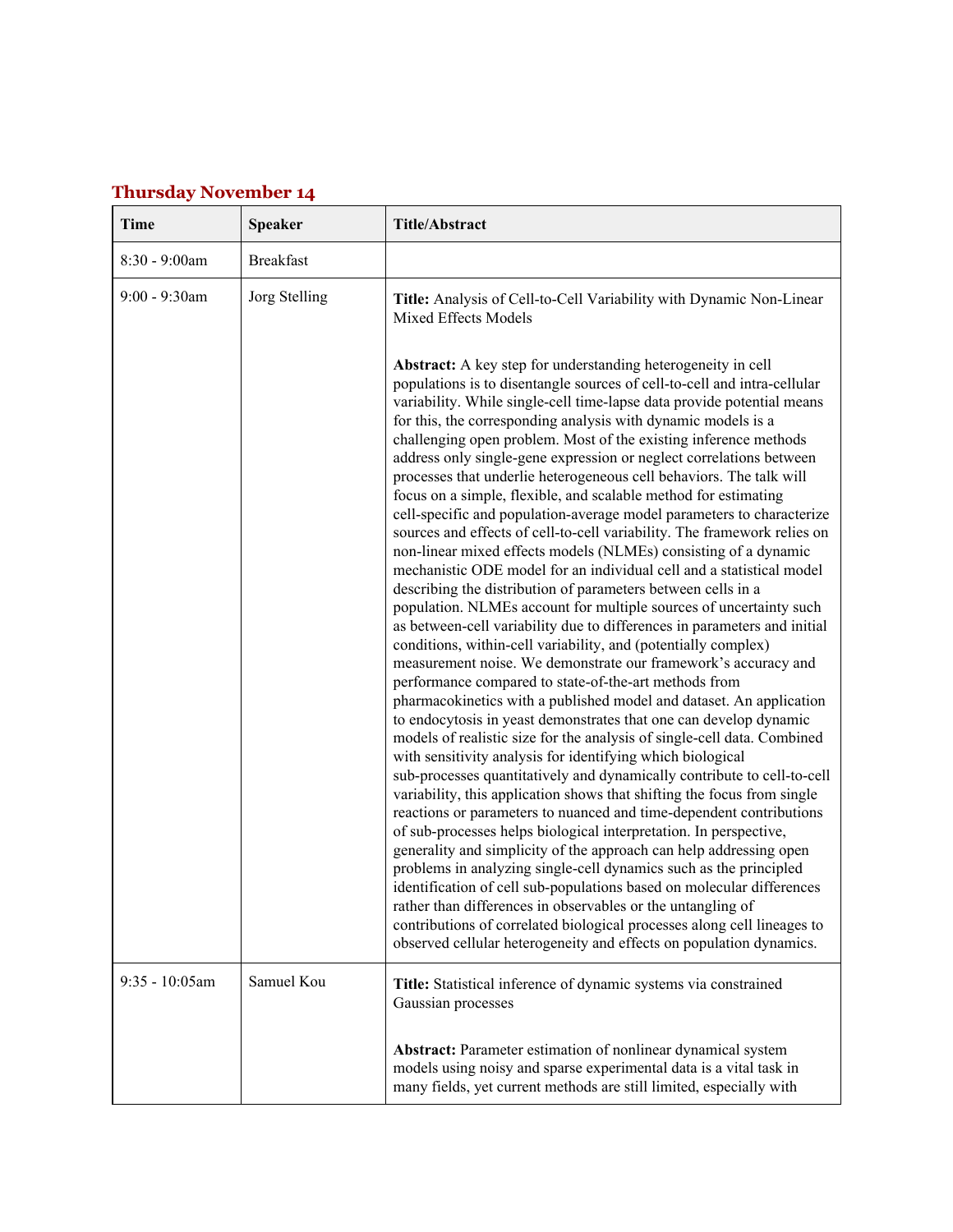|                    |              | correct characterization of estimation uncertainty. We proposed a fast<br>Bayesian inference method to estimate the ODE parameters with real<br>data from biological/physical experiments via constrained Gaussian<br>process. Our method involves Gaussian Process regression that is<br>explicitly conditioned on the functional manifold that describes the<br>ODE system. Using this constrained Gaussian process regression, we<br>completely avoid the numerical solver and thus achieve dramatic<br>saving in computational time. Our method is distinct from other<br>existing approaches due to our clean construction within the Bayesian<br>framework. We demonstrate the speed and statistical accuracy of our<br>approach using three realistic examples.                                                                                                                                                                                                                                                                                                                                      |
|--------------------|--------------|-------------------------------------------------------------------------------------------------------------------------------------------------------------------------------------------------------------------------------------------------------------------------------------------------------------------------------------------------------------------------------------------------------------------------------------------------------------------------------------------------------------------------------------------------------------------------------------------------------------------------------------------------------------------------------------------------------------------------------------------------------------------------------------------------------------------------------------------------------------------------------------------------------------------------------------------------------------------------------------------------------------------------------------------------------------------------------------------------------------|
| $10:10 - 10:40$ am | Coffee break |                                                                                                                                                                                                                                                                                                                                                                                                                                                                                                                                                                                                                                                                                                                                                                                                                                                                                                                                                                                                                                                                                                             |
| $10:40 - 11:10$ am | John Fricks  | Title: Renewal-reward processes arising from switching diffusion<br>systems with applications to cellular transport.                                                                                                                                                                                                                                                                                                                                                                                                                                                                                                                                                                                                                                                                                                                                                                                                                                                                                                                                                                                        |
|                    |              | Abstract: Many intracellular processes involve the interaction of<br>Brownian forces with chemical kinetics to drive motion within the<br>cell. Switching diffusion systems have been an important modeling<br>paradigm for this phenomena, often approached from a master<br>equation perspective. In this talk, I will discuss recent work with<br>Veronica Ciocanel, Peter Kramer, and Scott McKinley to view these<br>models from a renewal-reward perspective including several examples<br>in cellular transport.                                                                                                                                                                                                                                                                                                                                                                                                                                                                                                                                                                                     |
| $11:15 - 11:45am$  | Lea Popovic  | Title: Spatial effects in stochastic dynamics of intracellular networks                                                                                                                                                                                                                                                                                                                                                                                                                                                                                                                                                                                                                                                                                                                                                                                                                                                                                                                                                                                                                                     |
|                    |              | Abstract: To address intracellular heterogeneity, molecular crowding,<br>and other spatial features affecting intracellular reactions several<br>modeling and simulation frameworks have already been developed.<br>Modelling intracellular reactions as inherently stochastic introduces<br>coupling of reaction and diffusion dynamics that can result in complex<br>stochastic systems. To obtain efficient simulation schemes a modeling<br>reduction is often needed, and a careful choice of the mesoscopic<br>scale is required.<br>In this talk we start with a detailed spatial stochastic model for<br>intracellular reactions and molecular diffusion in terms of a measure<br>valued Markov process (a Markov process on spatial<br>distribution/counts of different species types). We then explore<br>possible ways to reduce this exact model that rely on the multi-scale<br>nature of intracellular reactions and molecular amounts. Interesting<br>new models of stochastic spatial dynamics arise (combining PDEs and<br>jump-Markov processes) which retain all the relevant stochastic |
|                    |              | features of the spatial dynamics.<br>We use our rigorous approximation results to decrease the simulation<br>time and simplify statistical calculations on a simplified example of<br>self-regulation of gene expression.                                                                                                                                                                                                                                                                                                                                                                                                                                                                                                                                                                                                                                                                                                                                                                                                                                                                                   |
| $11:50 - 2:00$ pm  | Lunch        |                                                                                                                                                                                                                                                                                                                                                                                                                                                                                                                                                                                                                                                                                                                                                                                                                                                                                                                                                                                                                                                                                                             |